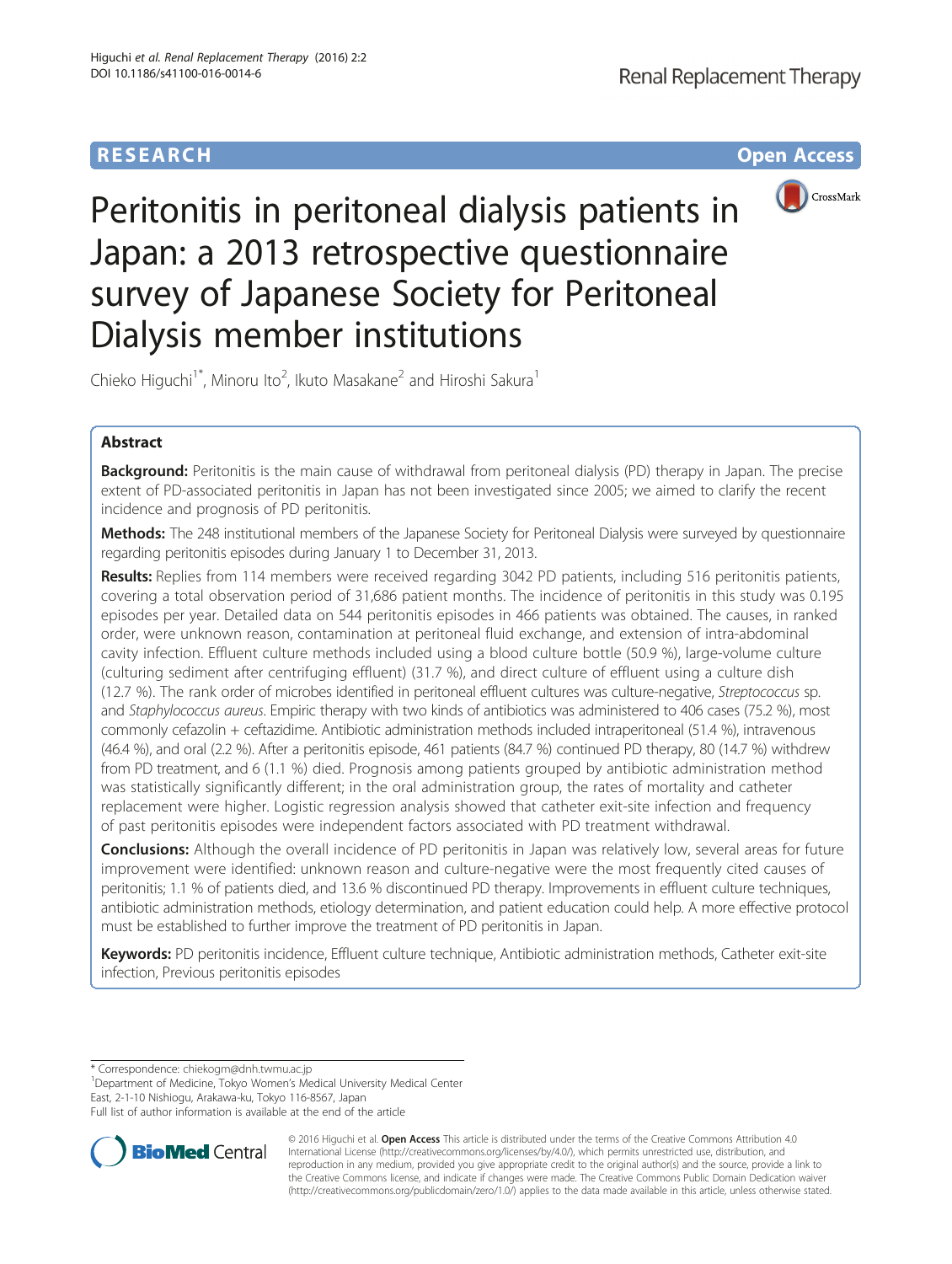# Background

Peritonitis is the major cause of discontinuation of peritoneal dialysis (PD) therapy, reportedly accounting for 34 % of such cases in Japan [\[1](#page-7-0)]. There is a recent report regarding PD peritonitis in Japan, but that study was not conducted nationwide [[1\]](#page-7-0). The precise extent of PDassociated peritonitis in Japan has not been investigated since 2005 [\[2](#page-7-0)]. Annual nationwide statistical analysis of Japanese PD patients was begun in 2010 by the Japanese Society of Dialysis Therapy (JSDT), but only the peritonitis incidence rate was ascertained in those investigations [[3, 4\]](#page-7-0). Therefore, we aimed to clarify the recent incidence and prognosis of PD peritonitis using a nationwide questionnaire survey.

# Methods

We conducted a questionnaire survey of the 248 institutional members of the Japanese Society for Peritoneal Dialysis (JSPD) regarding PD-associated peritonitis episodes occurring for 1 year (January 1 to December 31, 2013). Replies from 114 institutions were received. The questionnaire sought information about each peritonitis patient as follows: clinical characteristics, frequency of past peritonitis episodes, PD fluid bag exchange system, cause of peritonitis, effluent microbiology and method of culture, type of antibiotics administered and administration methods, peritonitis treatment period, and prognosis (Additional file [1](#page-6-0)).

All study participants provided informed consent, and the study design was approved by the Institutional Committee on Human Research of Tokyo Women's Medical University and Yabuki Hospital.

### Statistical analysis

We analyzed the influence of the antibiotic administration method on prognosis using Pearson's chi-square test. We also analyzed the association between various clinical findings and the interruption of PD (including mortality) using logistic regression analysis. Continuous variables are expressed as mean ± standard deviation. Differences having  $P$  values <0.05 were considered statistically significant.

# Results

### Incidence of peritonitis

From 114 institutions (26 university hospitals, 67 hospitals with more than 100 beds, 4 clinics with beds for admission, 17 clinics without beds for admission), information regarding 3042 PD patients, including 516 peritonitis patients, was obtained, covering a total observation period of 31,686 patient months. The incidence of peritonitis was calculated to be 0.195 episodes per year.

# Peritonitis patient characteristics

We obtained the clinical characteristics of the 466 peritonitis patients who had a total of 544 peritonitis episodes; 59 patients had multiple peritonitis episodes (an episode that occurred within 2 weeks of completion of therapy for a prior episode was defined as 1 peritonitis episode). Characteristics of these 466 patients are shown in Table 1. The average frequency of past peritonitis episodes was  $0.85 \pm 1.20$ . There are two methods used in Japan for connecting a PD fluid bag to the catheter. One is by manual connection, and the other involves use of machinery for ultraviolet irradiation or heat sealing of the catheter to the PD fluid bag. The numbers of episodes using each were manual method, 206 and machinery device method, 303. There was no statistical difference between manual connection and machinery device connection methods for the frequency of past peritonitis episodes.

Characteristics of 544 peritonitis episodes are shown in Table [2](#page-2-0). The average PD treatment duration at the time of a peritonitis episode was  $36.1 \pm 32.7$  months; 407 patients had 1 episode of peritonitis, and 59 patients had several peritonitis episodes during the study period.

| Table 1 Characteristics of 466 PD peritonitis patients |  |
|--------------------------------------------------------|--|
|--------------------------------------------------------|--|

| Clinical characteristics        |                               |
|---------------------------------|-------------------------------|
| M/F/not described               | 296/167/3                     |
| Age (y/o)                       | $65.2 \pm 14.0$ (range, 4-96) |
| Original disease                |                               |
| Diabetes mellitus               | 159 (34.1 %)                  |
| Chronic glomerulonephritis      | 131 (28.1 %)                  |
| Nephrosclerosis                 | 62 (13.3 %)                   |
| Polycystic kidney disease       | 18 (3.9 %)                    |
| Others                          | 89 (19.1 %)                   |
| Unknown                         | 7(1.5%)                       |
| Automated PD                    | 140 cases                     |
| Combined therapy with HD        | 71 cases                      |
| Frequency of past peritonitis   | $0.85 \pm 1.20$               |
| None                            | 236 patients                  |
| 1 time                          | 139                           |
| 2 times                         | 44                            |
| 3 times                         | 22                            |
| 4 times                         | 13                            |
| 5 times                         | $\mathfrak{D}$                |
| 6 times                         | 5                             |
| 7 times                         | 1                             |
| Unknown                         | 4                             |
| Connection method               |                               |
| Manual/machinery device/unknown | 206/303/35                    |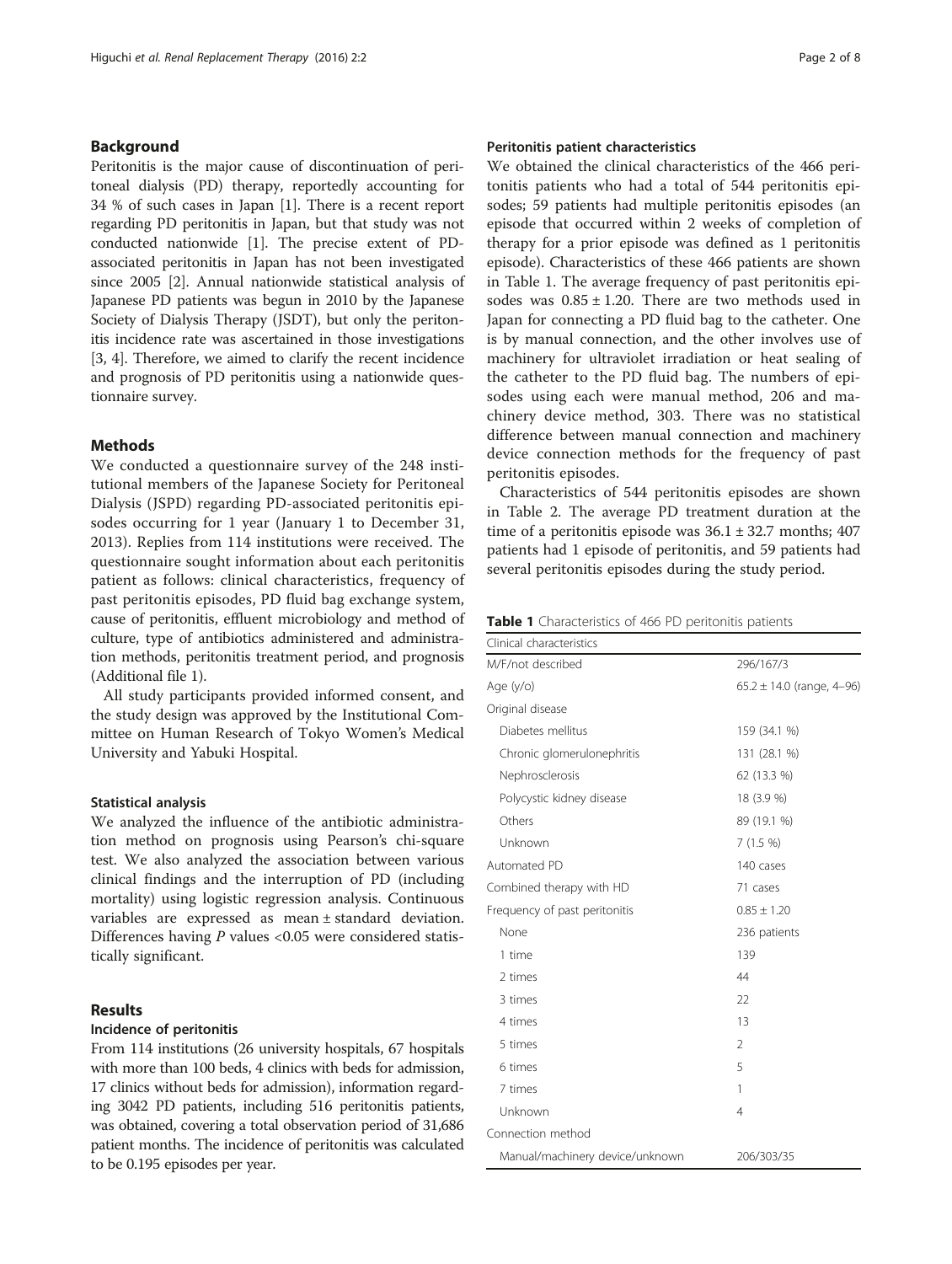<span id="page-2-0"></span>

|          | Table 2 Characteristics of 544 peritonitis episodes of 466 PD |  |  |  |
|----------|---------------------------------------------------------------|--|--|--|
| patients |                                                               |  |  |  |

| Clinical characteristics                                  |               |
|-----------------------------------------------------------|---------------|
| PD treatment duration at the time of peritonitis (months) | $36.1 + 32.7$ |
| Frequency of peritonitis during the study (cases)         |               |
| 1 time                                                    | 407           |
| 2 times                                                   | 43            |
| 3 times                                                   | 13            |
| 4 times                                                   | 3             |
| Recurrent peritonitis                                     | 19            |
| Relapsing peritonitis                                     | 11            |
| Repeat peritonitis                                        | 14            |

Recurrent peritonitis an episode that occurs within 4 weeks of completion of therapy for a prior episode but with a different organism, Relapsing peritonitis an episode that occurs within 4 weeks of completion of therapy for a prior episode with the same organism or a sterile episode, Repeat peritonitis an episode that occurs more than 4 weeks after completion of therapy for a prior episode with the same organism

## Causes of peritonitis

The causes cited for peritonitis episodes included the following: contamination during the peritoneal fluid bag exchange (touch contamination), 130 episodes (23.9 %); influence of intra-abdominal cavity infection, 58 episodes (10.7 %); exit-site infection, 55 episodes (10.1 %); and unknown, 207 episodes (38.1 %) (Fig. 1).

# Bacterial cultures of peritoneal effluent

Figure [2](#page-3-0) depicts the various methods of effluent culture reported in this survey, including the use of a blood culture bottle, 50.9 %; large-volume culture (culturing the effluent sediment after centrifugation, in a culture dish or blood culture bottle), 31.7 %; and direct culture of effluent in a culture dish, 12.7 %.

# Microbiology of effluent cultures

Among effluent cultures, 131 episodes were culturenegative, 270 episodes yielded Gram-positives, 116 yielded Gram-negatives, and 42 yielded "other" microbes (Table [3](#page-3-0)). In addition, 32 episodes were poly-microbial. The rank order of infecting organisms was culture-negative bacteria, Streptococcus sp. and Staphylococcus aureus.

# Antibiotic treatments

Initially, empiric antibiotic treatments were reported for 540 episodes (Fig. [3](#page-4-0)). Cefazolin (CEZ) was the most frequently selected agent, followed by ceftazidime (CAZ), vancomycin (VCM), cefotiam (CTM), and cefmetazole (CMZ). In total, 406 episodes (75.2 %) were treated with antibiotic combinations: the second antibiotic agents used in combination therapy included CAZ, tobramycin (TOB), VCM, CEZ, and amikacin (AMK). Only one case was treated empirically with three antibiotics. The most common combination therapy was  $CEZ + CAZ$  (112 cases).

Administration methods for first antibiotic agents included intraperitoneal (IP), 277 (51.4 %) cases and intravascular (IV), 250 (46.4 %) cases. Administration methods for second antibiotic agents were IP, 236 (59.4 %) cases and IV, 145 (36.5 %) cases. Mean treatment periods were  $8.9 \pm 5.6$  days for first antibiotics and  $8.0 \pm 5.2$  days for second antibiotics. The mean treatment period for cases receiving only empiric therapy was  $10.8 \pm 5.4$  days.

After the first, empiric antibiotic administration, 278 cases were switched to targeted antibiotics; 79 of these were treated with two antibiotics and 5 were treated with three antibiotics. The mean total length of therapy with targeted antibiotics was  $16.5 \pm 9.3$  days.

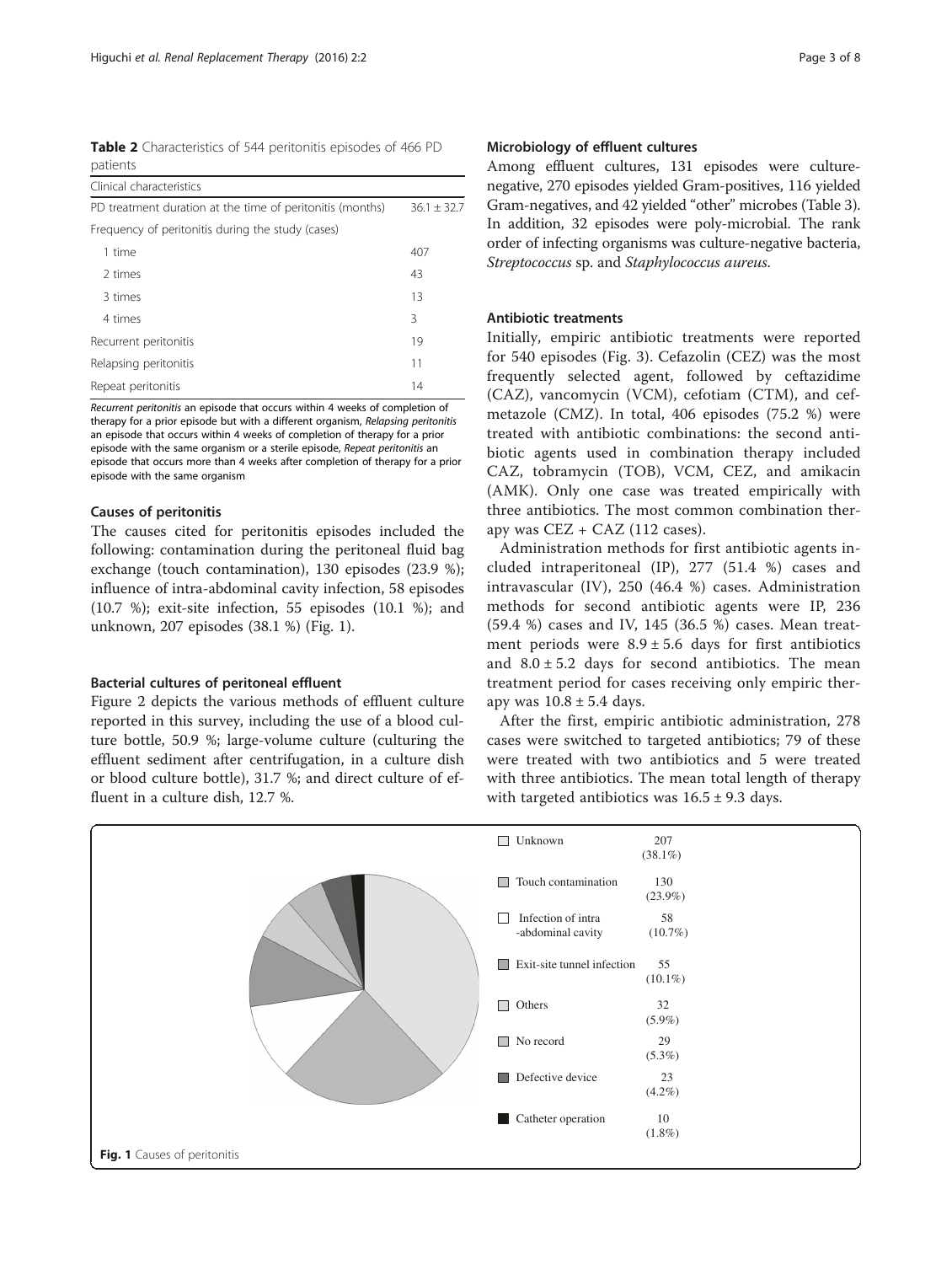<span id="page-3-0"></span>

# Effect of treatment

Of the 544 peritonitis episodes, 461 (84.7 %) were able to continue PD treatments after the peritonitis resolved: 19 (3.5 %) underwent removal and reinsertion of the catheter. However, 80 (14.7 %) withdrew from PD treatment and

Table 3 Microbiology of peritoneal effluent cultures (including overlap)

| Gram-positives                              | 270      |
|---------------------------------------------|----------|
| Staphylococcus aureus                       | 52       |
| Staphylococcus epidermidis                  | 30       |
| Methicillin-resistant Staphylococcus aureus | 34       |
| Other Staphylococcus sp.                    | 23       |
| Streptococcus sp.                           | 75       |
| Corynebacterium sp.                         | 19       |
| Enterococcus sp.                            | 19       |
| Other                                       | 18       |
| Gram-negatives                              | 116      |
| Pseudomonas sp.                             | 21       |
| Serratia sp.                                | 9        |
| Alcaligenes sp.                             | $\Omega$ |
| Escherichia coli                            | 25       |
| Neisseria sp.                               | 1        |
| Stenotrophomonas maltophilia                | 3        |
| Acinetobacter sp.                           | 16       |
| Klebsiella sp.                              | 19       |
| Citrobacter sp.                             | 3        |
| Other                                       | 19       |
| Other                                       | 42       |
| Candida sp.                                 | 6        |
| Aspergillus                                 | 1        |
| Other organism                              | 35       |
| Culture-negative                            | 131      |

transferred to periodic hemodialysis treatment, and 6 (1.1 %) died. The prognosis of three patients was not obtained from the questionnaires.

The main microorganisms of cases withdrawn from treatment were as follows: methicillin-resistant S. aureus (MRSA), 12; S. aureus, 6; Escherichia coli, 6; other Gram-negative, 6; other bacteria, 6; Streptococcus sp., 5; Pseudomonas sp., 5; and culture-negative, 15. The total treatment period for peritonitis in these cases was 20.5  $± 13.7 (1~80)$  days.

Bacteria causative of the six deaths were as follows: MRSA, two; Escherichia coli (E. coli), one; Pseudomonas sp., one; other bacteria, one; and culture-negative, one. The course of one patient who died was complicated by hepatic carcinoma and relapsing peritonitis, and the infection routes in the other five patients were touch contamination, three; extension of intra-abdominal cavity infection, one; and unknown reason, one. Antibiotic administration methods were IP, one; IV, four; and oral, one. The mean treatment period for these six patients was  $10.3 \pm 5.5$  days (range  $1-17$  days).

# Antibiotic administration method and prognosis

We analyzed the influence of empiric antibiotic administration method on prognosis using Pearson's chi-square test (Fig. [4\)](#page-5-0). In the oral administration group, the rates of mortality and catheter replacement were higher than those in the IV or IP groups. The rates of PD continuation, catheter replacement, withdrawal from PD, and mortality among groups of patients undergoing the three different antibiotic administration methods (oral, IV, and IP) were statistically different  $(P < 0.0001)$ .

# Clinical findings and PD treatment withdrawal

We examined the association of clinical findings and PD treatment withdrawal using logistic regression analysis. The dependent variable was withdrawal from PD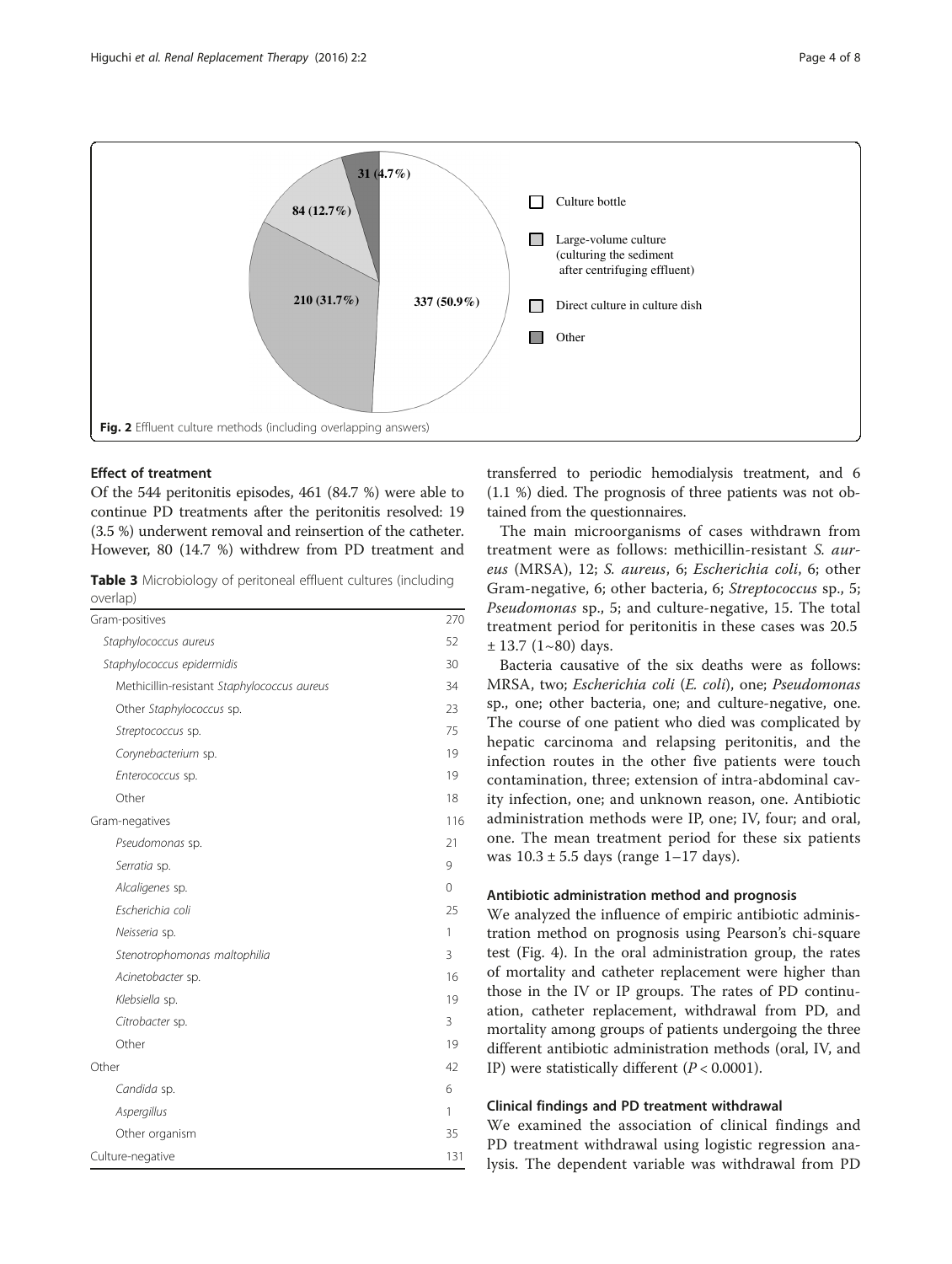<span id="page-4-0"></span>

Intraperitoneal administration: 277 (51.4 %) for first antibiotic and 236 (59.4 %) for second antibiotic. Total administration periods were 16.5 ± 9.3 days. CEZ cefazolin, CAZ ceftazidime, VCM vancomycin, CTM cefotiam, CMZ cefmetazole, TOB tobramycin, AMK amikacin, MEMP meropenem, LVFX levofloxacin, CCL cefaclor, RFP rifampicin, IP intraperitoneal cavity administration, IV intravenous administration

(including death); the independent variables were age, PD treatment period, original disease, exit-site infection, touch contamination, intra-abdominal cavity infection, infection from defective device and methodology, infection at catheter placement, and frequency of past peritonitis. We selected the statistically significant variables from these independent variables using the stepwise method; PD treatment period, exit-site infection, intra-abdominal cavity infection, and frequency of past peritonitis were then analyzed using logistic regression analysis. A significant association was observed between withdrawal from PD treatment and exit-site infection (OR 2.56,  $P = 0.007$ ) as well as between withdrawal from PD and frequency of past peritonitis (OR 3.041,  $P < 0.0001$ ) (Table [4\)](#page-5-0). Based on these results, exit-site infection and frequency of past peritonitis were considered important factors that affect the prognosis of PD peritonitis patients.

# **Discussion**

In this study, we examined the characteristics of PD peritonitis patients in Japan in 2013 using a questionnaire survey. According to previous reports published by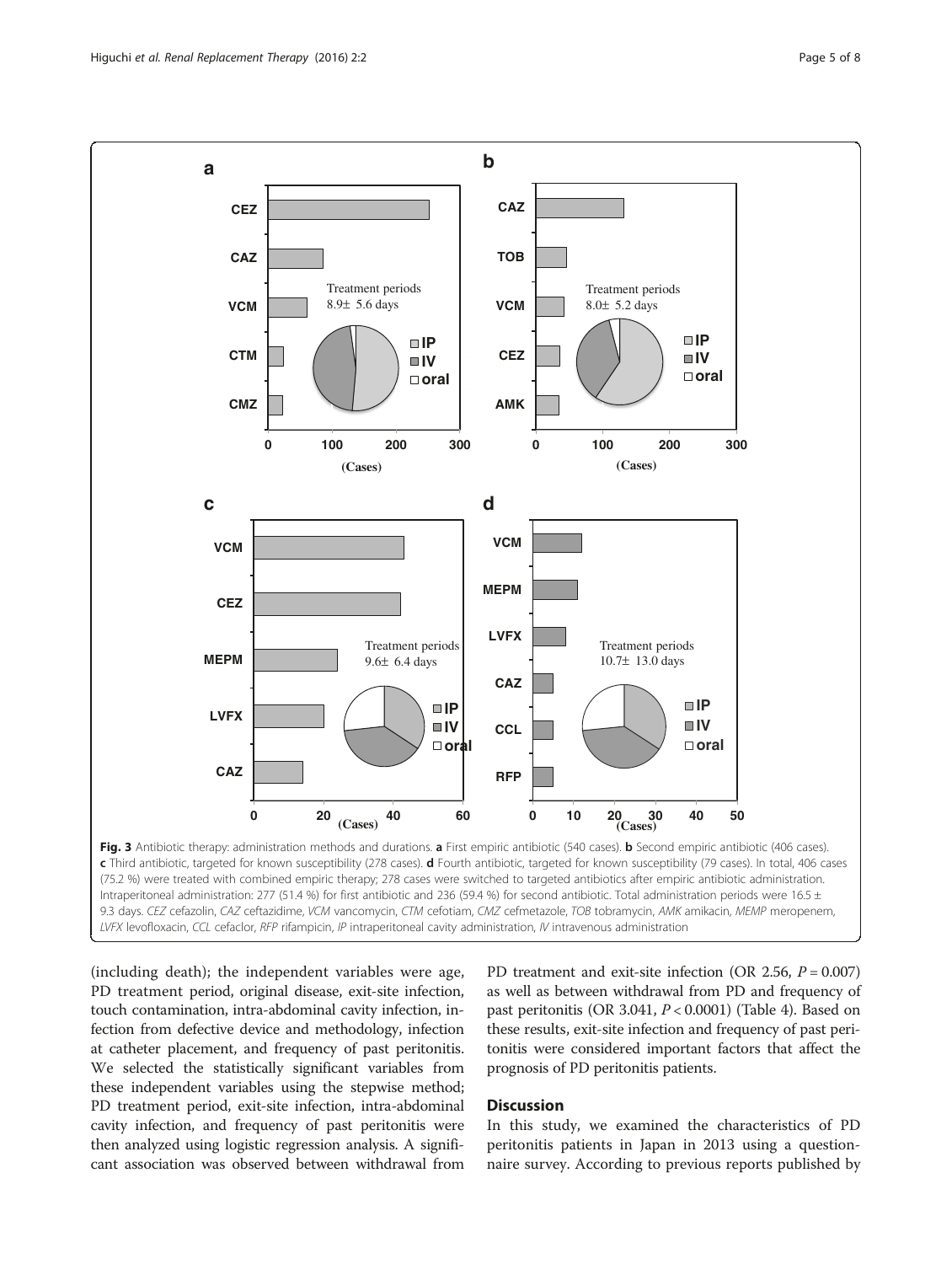<span id="page-5-0"></span>

JSDT [\[3, 4](#page-7-0)], 9245 and 9510 patients were treated with PD therapy in 2013 and 2012, respectively, in Japan. In these statistical surveys, incidences of peritonitis in 2013 and 2012 were 0.22 and 0.21 episodes per year among 4197 and 4180 PD patients, respectively, compared to the current finding of 0.195 episodes per year among 3042 patients.

The reported incidences of peritonitis were 0.60, 0.95, and 0.29 episodes per year in Australia and New Zealand [[5\]](#page-7-0), the Netherlands [[6\]](#page-7-0), and Brazil [[7\]](#page-7-0), respectively. From these reports, the incidence of peritonitis in Japan can be considered a relatively good result. We think that one of the reasons for the low incidence of peritonitis is that in Japan, many patients use a machinery device to connect the dialysis fluid bag and the catheter. However, there was no statistical difference between manual and machinery device connection methods regarding the frequency of past peritonitis episodes. Since 2004, all glucose PD solutions have been changed to neutral-pH and low glucose degradation product (GDP) solutions in Japan. As there have been several reports that the peritonitis rate was

Table 4 Association between interruption of PD and clinical findings

| Catheter removed                       | Odds<br>ratio | 95 % CI<br>interval | $P$ value |
|----------------------------------------|---------------|---------------------|-----------|
| PD treatment periods                   | 1.005         | $0.997 - 1.012$     | 0.1848    |
| Exit-site tunnel infection             | 2.560         | 1.292-5.071         | 0.007     |
| Infection of intra-abdominal<br>cavity | 1.585         | 0.769-3.269         | 0.212     |
| Frequency of past peritonitis          | 3.041         | 1.787-5.1741        | < 0.0001  |

The association of several clinical findings and PD treatment withdrawal using logistic regression analysis. Four clinical findings were selected as statistically significant variables using the stepwise method, and exit-site tunnel infection and frequency of past peritonitis were significantly associated with withdrawal from PD treatment by logistic regression analysis

lower in patients using neutral-pH and low GDP solutions [[8, 9](#page-7-0)], we considered whether this might be another reason for the low rate. However, a randomized study [[10](#page-7-0)] demonstrated that the peritonitis rate was not statistically different between groups using the biocompatible PD solution or the conventional solution. This issue needs further analysis in future studies.

In this study, the main causes of peritonitis were "unknown cause," "touch contamination", and exit-site infections. Furthermore, about 50 % of patients experienced peritonitis one or more times before the study period. Physicians should evaluate in more detail the peritonitis etiology in each patient in an effort to prevent repeat and recurrent peritonitis.

In this study, and in previous national [[2\]](#page-7-0) and recent global [\[5](#page-7-0), [6](#page-7-0)] studies, Gram-positive organisms were the most common pathogen. Coagulase-negative staphylococci and S. aureus were the most common organisms in many reports, but Streptococcus sp. were the most common in this study and in reports from Taiwan [\[11](#page-7-0)] and Spain [\[12](#page-7-0)].

In this study, 23.4 % of peritonitis cases were culturenegative. The International Society for Peritoneal Dialysis (ISPD) guideline recommendations [[13](#page-7-0)] have stated that the culture-negative peritonitis rate should not be greater than 20 % of episodes and that the large-volume culture method (culturing the sediment after centrifuging the effluent) is recommended. However, only 31.7 % cases reported here included use of this method. We should encourage use of this culture method by educating the staff of PD hospitals.

Regarding empiric antibiotic treatment, CEZ was the most frequently selected therapy; 75.2 % cases were treated with combined antibiotics, and the most frequent second antibiotic was CAZ. ISPD guidelines/recommendations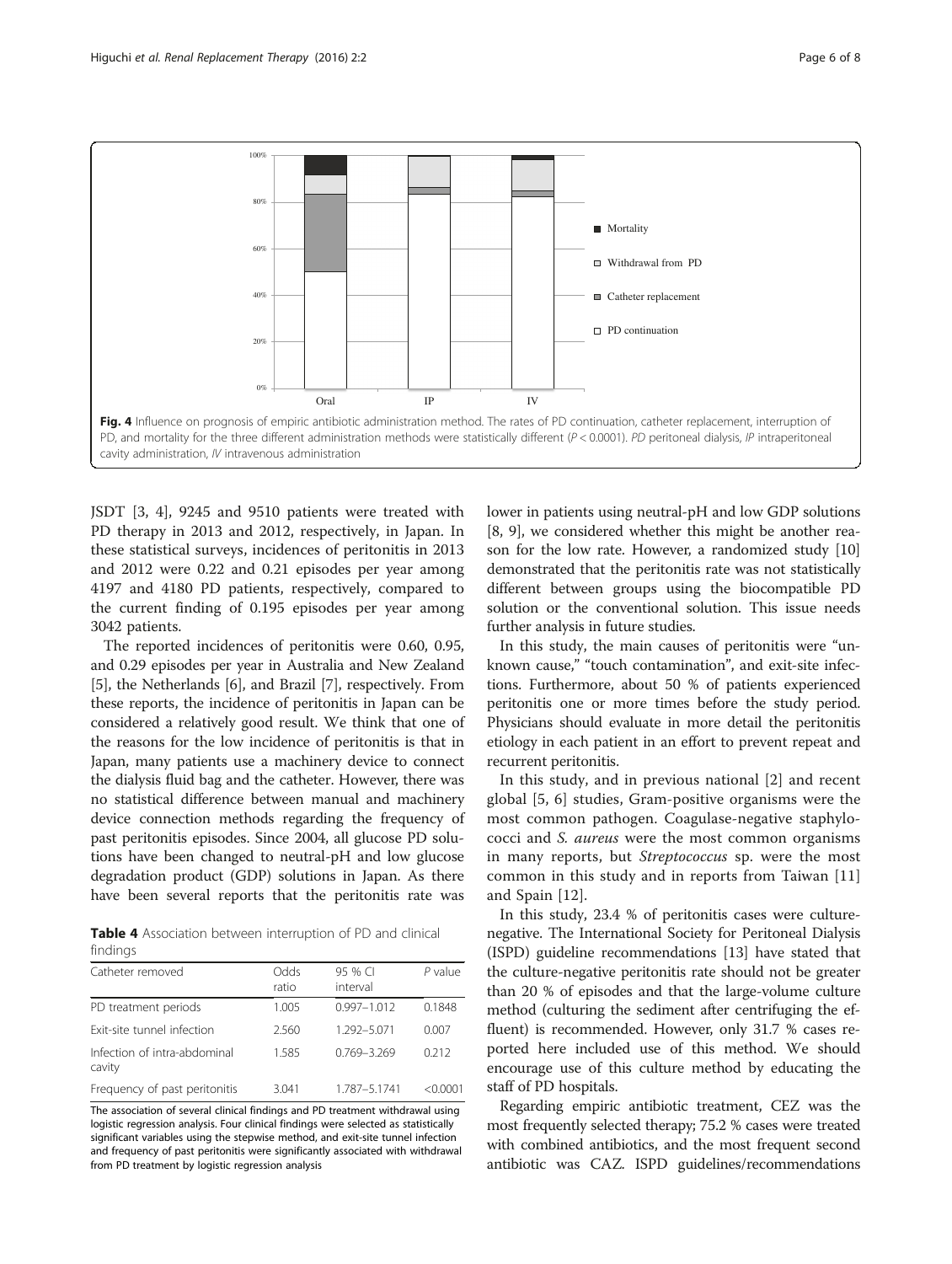<span id="page-6-0"></span>[[14](#page-7-0)] include use of combination antibiotics, such as vancomycin or cephalosporin along with third-generation cephalosporins, including CAZ, or aminoglycosides, to cover Gram-positive and Gram-negative organisms, respectively. This recommendation was introduced based on the efficacy results of a randomized controlled study of use of the combination CEZ and CAZ for empirical treatment [[15](#page-7-0)]. Prolonged therapy with vancomycin may predispose to infections with vancomycin-resistant S. aureus (VRSA) or vancomycin-resistant enterococci (VRE). In this study, vancomycin was the third choice for empiric therapy. In Japan, there are no data regarding development of VRSA or VRE infection during use of vancomycin therapy in PD peritonitis patients. These issues need to be investigated in future studies. Treatment length with empiric therapy was  $8.9 \pm 5.6$  days, and the next antibiotic regimen was administered for  $16.5 \pm 9.3$  days in this study. ISPD guidelines/ recommendations suggest that the minimum treatment period should be 2 weeks, and 3 weeks is recommended for more severe infections. In this study, 48.5 % were treated by only empiric therapy for  $10.8 \pm 5.4$  days. We thought the treatment period in our country was shorter than the recommended period. However, the length of therapy in the ISPD guideline is based on opinions, and we need further research to firmly establish the optimal treatment period.

After a peritonitis episode, 84.7 % were able to continue PD treatment, 14.7 % withdrew from PD treatment, and 1.1 % (six patients) died. The obvious causative pathogens for these six were MRSA, E. coli, and Pseudomonas sp., and the treatment periods were  $10.3 \pm 5.5$  days. Refractory peritonitis should be managed by catheter removal when treatment fails after 5 days of appropriate antibiotics [[13\]](#page-7-0). MRSA and *Pseudomonas* sp. are known, common causes of refractory peritonitis, and we suggest that in these six cases, the catheter should have been removed at an earlier time.

The recommendations state that the preferred administration method of antibiotics is IP compared to IV or oral dosing, since IP dosing results in very high local levels of antibiotics. However, 46.2 and 2.2 % of cases in this study were dosed by IV and oral routes, respectively, for empiric therapy. Among the six patients who died, routes were IP, one; IV, four; and oral, one. We analyzed the influence of the empiric antibiotic administration method on prognosis and found that the rates of PD continuation, catheter replacement, withdrawal from PD, and mortality in the three groups were statistically different. We should emphasize the importance of IP antibiotic administration for PD peritonitis. We analyzed the influence of clinical findings on prognosis and found that exit-site infection and frequency of past peritonitis episodes were important factors. Ultrasonography can facilitate the diagnosis of exit-site infections

[[16](#page-7-0)]. For prevention of peritonitis from these infections, management issues, such as use of ultrasonography, antibiotic administration timing and duration, and timing of catheter replacement, should be considered. Recurrent peritonitis has a lower primary response rate to antibiotics, a lower complete cure rate, and a higher mortality rate compared with first peritonitis episodes and relapse peritonitis [\[17\]](#page-7-0). It was reported that the total training time and the timing of training for performance of PD are associated with the peritonitis incidence rate [[7](#page-7-0)]. We need to consider methods to lower the incidence of recurrent and repeat peritonitis, including better analysis of etiology and improved individual patient retraining.

# Limitations

This study analyzed data from approximately one third of all Japanese PD patients. We could not obtain the demographics for all 3042 PD patients, and we could not make comparisons with data from non-peritonitis patients. Another weakness of this study was the retrospective nature of data collection. More large-scale and prospective studies that include non-peritonitis patients are needed to clarify the current status of Japanese PD peritonitis.

# Conclusions

We summarized the state of peritonitis in the setting of PD in 2013 in Japan. The incidence of peritonitis was 0.195 episodes per year; 84.7 % continued PD therapy after peritonitis, and 1.1 % died. We identified some targets for improvement in Japan. There were high rates of peritonitis of unknown cause and culture-negativity and low rates of use of the large-volume culture method and IP administration of antibiotics. Exit-site infection and frequency of past peritonitis were independent risk factors for withdrawal from PD treatment. These results indicate that we need to improve etiology determination through the use of better effluent culture techniques and more rigorous pathogen identification, increased use of the optimal antibiotic administration method, and improved patient education.

# Additional file

[Additional file 1:](dx.doi.org/10.1186/s41100-016-0014-6) Questionnaire regarding peritonitis. (XLSX 17 kb)

### Abbreviations

AMK: amikacin; CAZ: ceftazidime; CEZ: cefazolin; CMZ: cefmetazole; CTM: cefotiam; E. coli: Escherichia coli; GDP: glucose degradation product; HD: hemodialysis; IP: intraperitoneal; ISPD: International Society for Peritoneal Dialysis; IV: intravascular; JSDT: the Japanese Society of Dialysis Therapy; JSPD: the Japanese Society for Peritoneal Dialysis; MRSA: methicillin-resistant Staphylococcus aureus; PD: peritoneal dialysis; TOB: tobramycin; VCM: vancomycin; VRSA: vancomycin-resistant S. aureus; VRE: vancomycin-resistant enterococci.